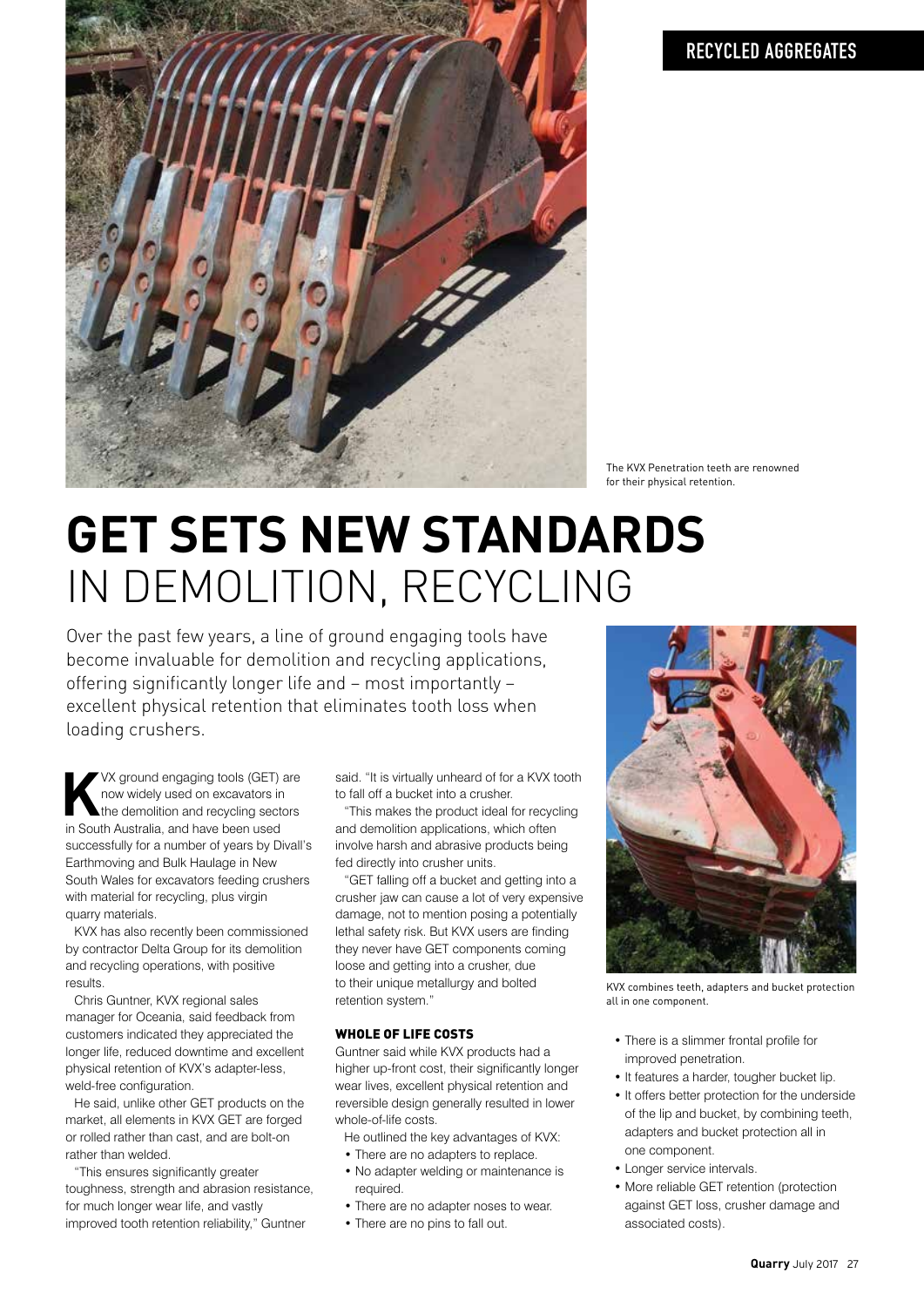• Ability to reuse worn out remnants on site as welded wear protection.

A number of leading demolition/recycling and civil contractors across Australia have spoken about their experiences with KVX in these applications.

#### CASE STUDIES Old Red Brick Co

This family-owned, South Australia-based demolition contractor has been in business for more than 30 years, specialising in housing and commercial demolition.

Its fleet of five 20- to 30-tonne excavators – including three Komatsu units – have KVX's recently released 131222 HD Penetration teeth, designed for sub-30-tonne excavators, fitted to the sieve buckets on all five machines.

Maintenance manager David Burton, who provided design input and suggestions to KVX for the new tooth line, described it as "amazingly good".

The sieve buckets fitted with the KVX Penetration teeth are used for ripping out concrete footings, then loading the material into tippers.

"We've found when we are scraping along concrete with teeth, these new design HD Penetration teeth are giving us a lot better wear than we previously had with the standard KVX teeth – like, amazingly good," he said.

"With the new teeth, we can go about a year and two months, say around 2000 hours for a full set, including rotating them. They last even longer than the previous 'paddle' teeth, probably because they have more material in them.

"They can also get in under footings so much better, because they can dig in way more, and our operators love them.

"One very good thing with the new HD Penetration tooth design, which was actually one of our suggestions to Chris Guntner and Komatsu's Ben Rowe, is the higher raised back where they bolt on. With the new HD Penetration teeth, we can use the same bolts over multiple changeovers. So far, we've done one changeover reusing the bolts, and I anticipate we can use them again on our next set of teeth as well.

"We think we had this issue because we do so much scraping along concrete surfaces, which is probably something unique to our kind of demolition operation."

Burton says since switching to KVX teeth, he has not seen a single issue with a tooth snapping off.



Divall's Komatsu hybrid excavator, fitted with KVX teeth, deposits C&D waste into a mobile plant.



Sieve buckets fitted with KVX Penetration teeth are used for ripping out concrete footings, then loading the material into tippers.

"With our previous conventional teeth, we were snapping teeth sometimes within a month, and we were always breaking retainers," he said. "Often, we'd snap off a tooth well before it was fully worn, and we'd just have to chuck it away.

"The way these KVX teeth are retained is so much better because nothing can rip them off.

"That's the trouble with GET in demolition applications. If a tooth catches on rebar or bit or metal in the wrong place, it tends to snap off. That doesn't happen with the KVX.

"For me, the biggest advantage of KVX teeth is you can just bolt them on and never have to worry about them for a year.

"These days, I never get a call from an operator telling me, 'My teeth have just snapped off.'

#### Divall's Earthmoving & Bulk Haulage

Based in Goulburn, NSW, Divall's carries

out a wide range of crushing and quarrying operations, demolition and recycling, and civil contracting throughout the southern regions of the state.

KVX teeth are fitted to six of its Komatsu 20-tonne class excavators, as well as to a 35-tonne excavator of another make.

According to Malcolm Peake, Divall's purchasing co-ordinator, the company switched to KVX 10 years ago after a conventional tooth broke off and went through a portable crusher.

"That resulted in a \$20,000 repair to the crusher, because the magnet didn't catch the broken tooth," Peake said. "As a result, we looked around for alternatives, and opted for KVX. Even though they are more expensive, the KVX teeth just don't come off, plus we get a lot more wear life from them."

Divall's workshop manager Tony Wright says the company is getting up to 4000 hours for a set of KVX teeth – including a rotation